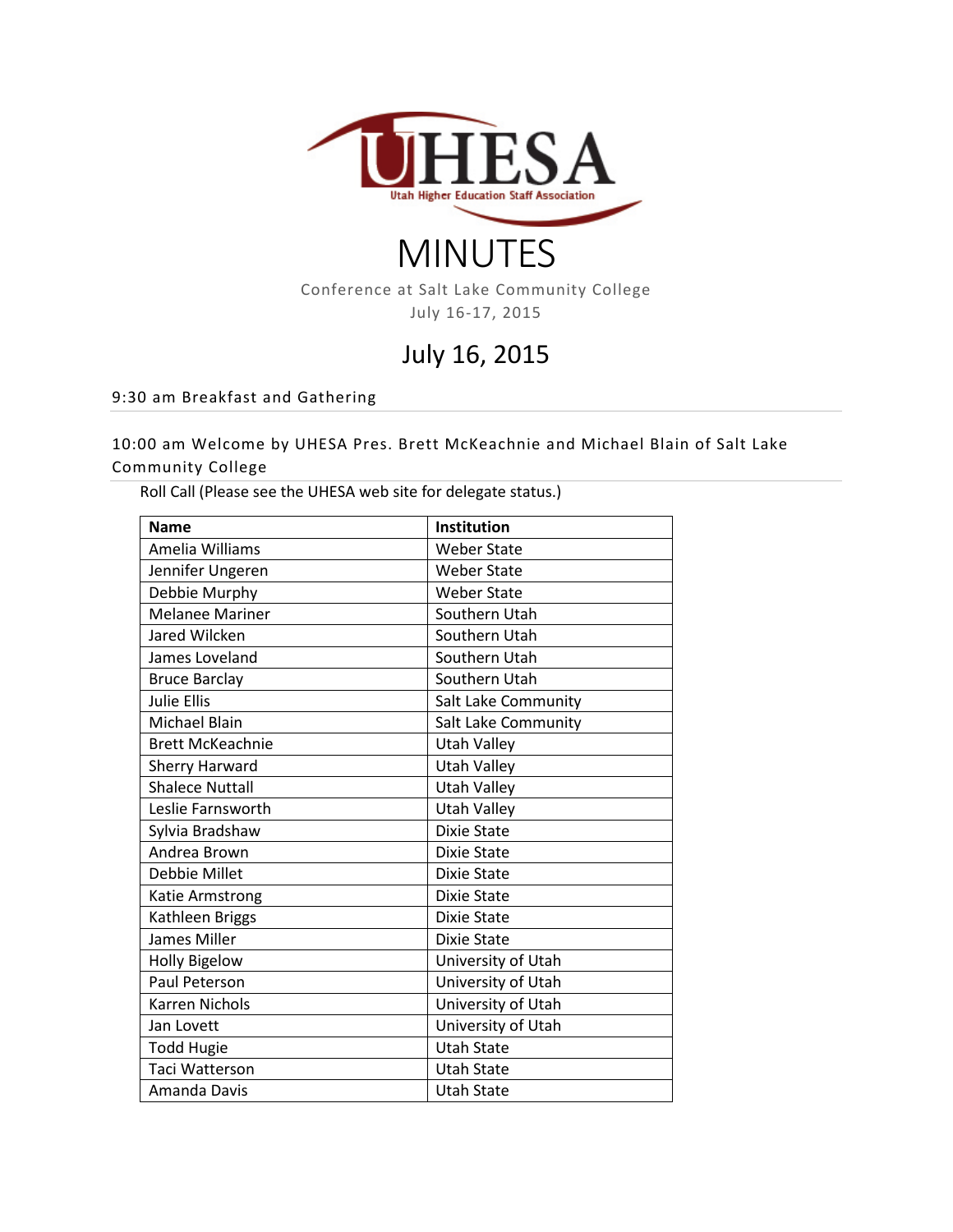Each institution names two main and two alternate delegates. These were identified by representatives of each school. Brett also asked that any proxy voters be identified.

#### 10:30 am Modern Rules of Order – Andrea Brown

Ms. Brown presented on the option of Modern Rules of Order as a less rigid alternative to the standard Roberts Rules of Order. Handouts are available through Andrea at abrown@dixie.edu.

#### 11:00 am Commissioner David Buhler

Commissioner David Buhler and Assistant Commissioner for Public Affairs, Spencer Jenkins visited with the group after which Commissioner Buhler was presented with a UHESA paperweight. Below are some points of his discussion.

- 1. Expressed gratitude for all that each individual as well as the UHESA organization does, saying "it is critically important".
- 2. Legislative Issues
	- a. Spencer is the lobbyist for the House of Representatives.
	- b. Much good was accomplished this year, but compensation, which was our top priority, was also our biggest disappointment. "By the time they had moved from 3%, they were locked into 2%.
	- c. It was important that we were mobilized toward the end. "There is nothing more important than individuals contacting their representatives. It is so important for the rank and file to let their legislators know that we are equal to state employees."
	- d. Spencer and Dave have already met with where our first priority will be compensation for higher education employees.
- 3. Questions from those present:
	- a. Question: How can we help staff know how important they are?
	- b. Answer: A number of states have cut spending on higher education, then made them earn it back. Luckily that hasn't hit Utah yet. The progress we have made is a modest start. Senate Bill 232 will be the new model of measuring a 6-year grad rate and monitoring those who are underserved. When we ask for compensation, it should be merit-based.
	- c. Question: How are those things being measured?
	- d. Answer: First we take the money appropriated, then schools compete against themselves for it. The formula measures outputs, total graduates and workforce data. Data will transition from PELL student grads to first generation grads.
	- e. Question: Why do we ask for merit retention if it doesn't work?
	- f. Answer: Because it works best with legislators. It shouldn't be all or nothing. If it's given to us for merit there should be some kind of measurement.
	- g. Question: How can we as staff employees best support our own schools and higher education in Utah?
	- h. Answer: Personally know your legislator! Go to your precinct caucuses. "Count My Vote" will make some impact, but for the most part delegates will stall make a difference. Campaigners (those willing to put signs in their yards, etc.) are those they'll remain loyal to.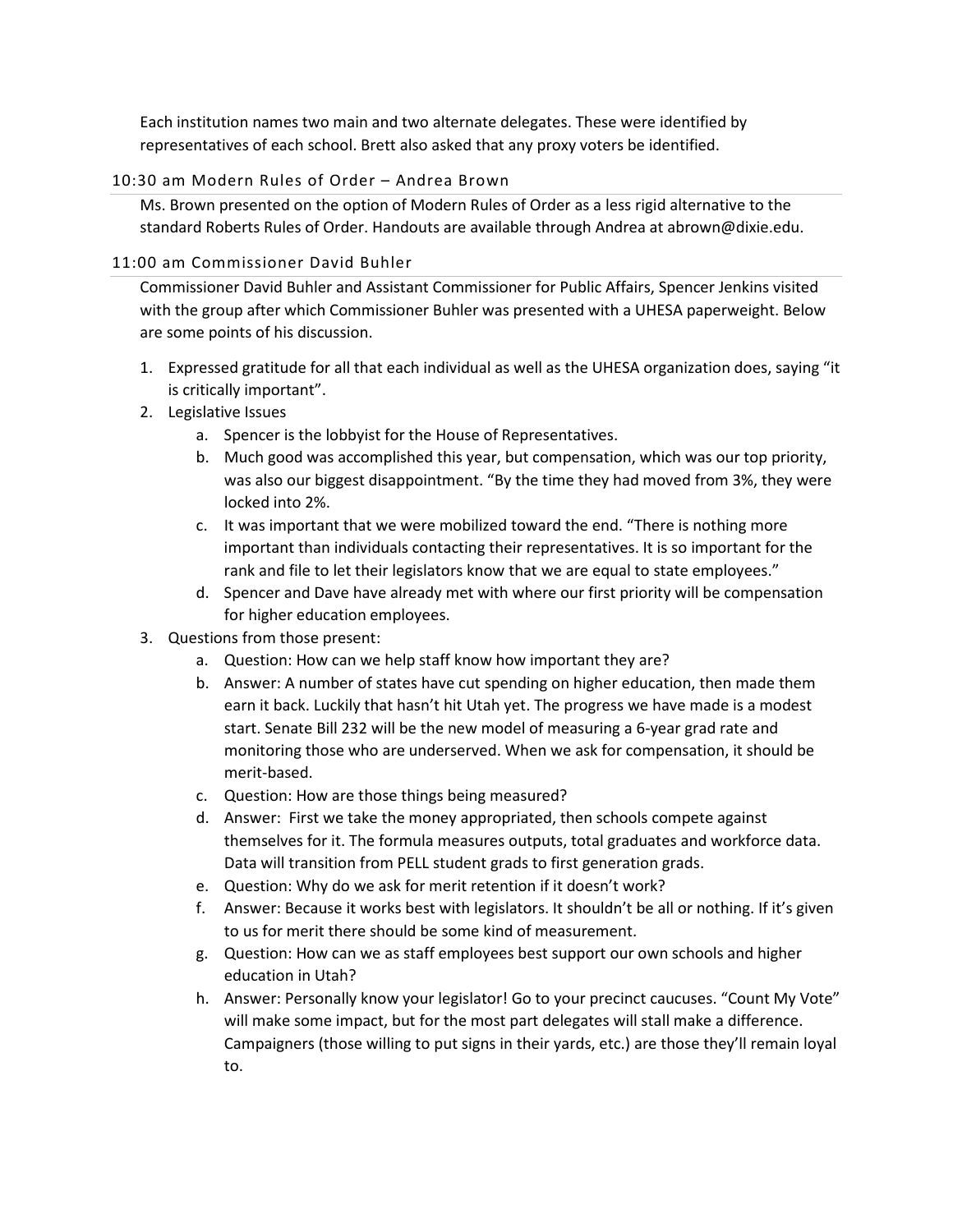- i. Question: How do we effectively know that our concerns are being conveyed? How much clout does one representative have? How much does the Commissioner's office have?
- j. Answer: Sometimes one person doesn't have much impact, but sometimes they do. The commissioner's office seems to be well-regarded. When legislators see a united effort among all of the schools, they listen. It does have an impact, but the schools need to keep it at 2-4 priorities. Our priorities for the upcoming year will be Compensation, enrollment growth, performance funding and other initiatives. Budget is a balancing act for the institutions. Each one will have a slightly different view. The same goes for various groups on campus. Talk to the staff about it. Tell them, "We know this is what the regents' priorities are; this is what it means to you."
- k. Question: What can we do to support you?
- l. Answer: Work with Spencer on legislative issues. Keep up on that relationship Build on that. Send suggestions for content for the newsletter. Make sure your voice gets heard.
- 4. After Commissioner Buhler and Mr. Jenkins left, Brett led a discussion on what was learned from their visit.
	- a. We need to be involved in the process.
	- b. We need to have events on our campuses getting the staff mobilized.
	- c. We're intimidated by the process, but this would be helped by going to the capital and watching the process.
	- d. We especially need to motivate counties and schools outside of Utah, Salt Lake and Davis counties.
	- e. There is no huge time commitment. Holly is willing to go the schools and train staff.
	- f. There must be a partnership with the institutions, staff, regents and UHESA. We must all tell the same story.
	- g. We need to know it's worth it.
	- h. We need to ensure we're conveying these messages to our staff. One idea is to have each staff association write a letter of their own that would support UHESA's mission.
	- i. Decided on a strategic plan to take to the legislature. Define priorities and how we want to fight for them.
	- j. Survey results collected last year can help with this.
	- k. School staff associations should send feedback to UHESA.
	- l. If we don't go back to our staff association meetings and share what we did here, we're not doing our job. That communication must go both ways.
	- m. Maybe we should concentrate on communication with regents rather than legislators.

# 12:00 pm Lunch & SLCC Campus Introduction and Video

The video was wonderful and through questions and answers, we learned more about Salt Lake Community College.

#### 1:00 pm Committee Reports

- Financial Brett on behalf of Vern Bales
	- o UHESA is in very good financial shape.
	- o Vern will send out instructions on getting reimbursement.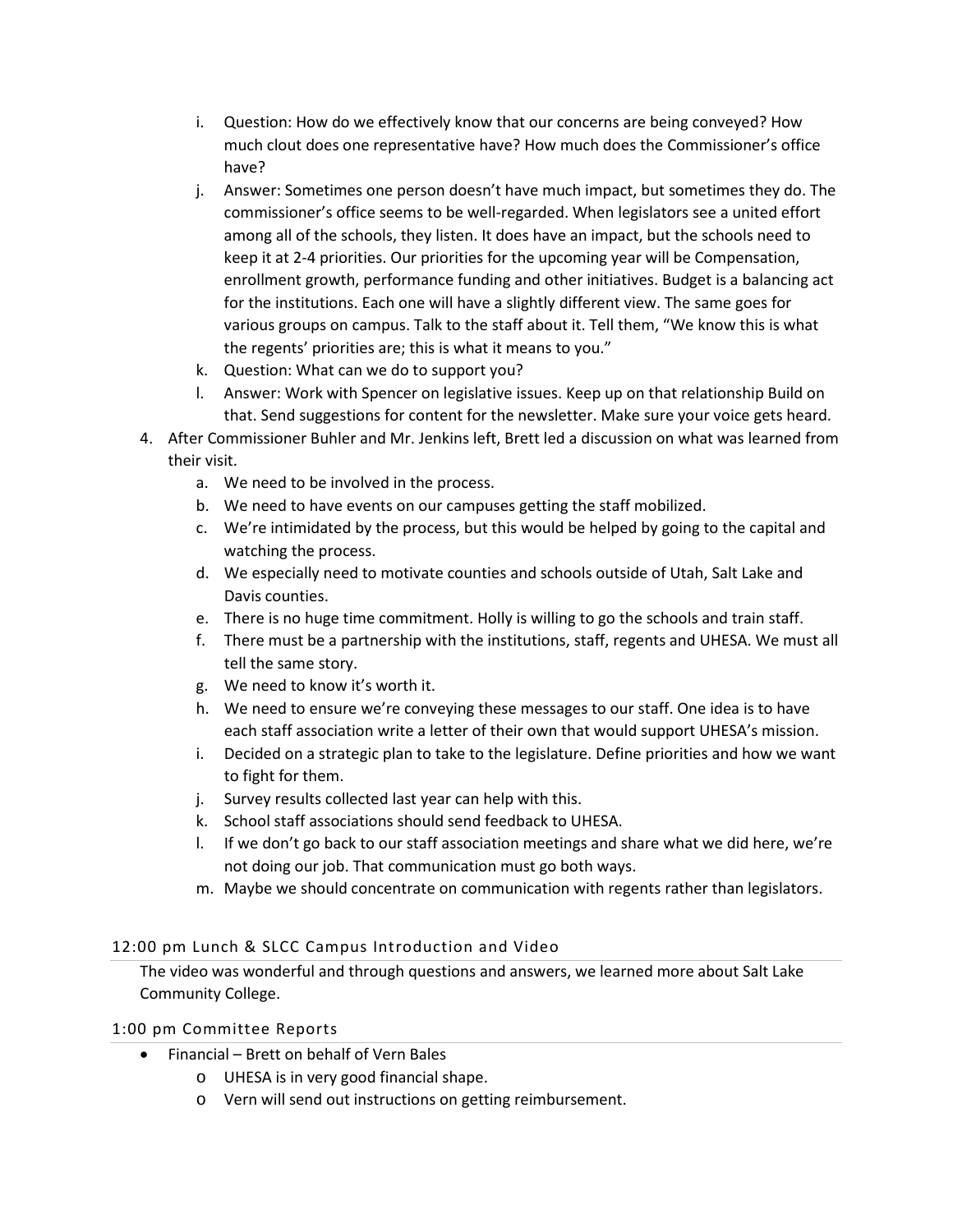- o He'll be sending out invoices soon.
- PR/Media James Miller
	- $\circ$  The focus has been on the new web site. It will continue to be improved. There will be s social media page soon.
	- o We have a Facebook page and are on Twitter and are used for all staff employees. Linked-In is used for internal messages among the UHESA delegates. Use social media to help with priorities, etc. The best way to enhance and grow it is to use it.
	- o We could submit an article to the Higher Ed Matters newsletter.
	- o Put the UHESA agenda and meetings on the agenda for school staff associations.
- Legislative Holly Bigelow, who will be stepping down next year.
	- o We have made huge strides.
	- o We have learned that we have two sources of money: state money and tuition.
		- Of the state money appropriated, 50% goes to public education, 25% goes to higher education.
		- **Public Ed made a huge mistake by asking for too much and the legislature got** tired of it. We can learn from this and be appreciative for what we are given.
	- o When we make a request, accompany it with a solution.
	- o Compensation is a priority for the Board of Regents, but ultimately, institution presidents decide how to spend what is given. We need to fight for our staff.
	- o Make use of the V.P. of Government Relations on each campus. Build a relationship with them.
	- o Two concerns legislators have is that when we visit Capital Hill, you're there on company time OR that you're lobbying for the school and not for your own concerns. Going forward, we shouldn't require staff to take a personal day to attend, but we just won't tell the legislators.
	- o Form letters just don't work. One idea is to write a combined hand-written letter from any staff group there may be at a meeting. Pass it around with each staff adding their own personal note or concern, then present it to a senator or representative when you meet him/her.
	- $\circ$  If you cannot make it to the UHESA day at the capital, send an email or call. So few people participate that everyone who does show up makes a difference.
	- o Being a delegate is very powerful. Holly can train staff on how to become one. However, if you're not one, just asking to meet with your representative is also very effective.
	- o They do want to talk to us even though some are more approachable than others.
	- o Now is the time for reaching out.
		- Everyone should know who your reps are.
		- Letters stand out. Some others prefer another way, such as emails or texts.
		- If we could get database of everyone on campus who is willing to make a connection on each campus, then mobilize them, using it when important bills are coming up, it would be a great tool.
	- o Invite legislators to your schools.
	- o Having a legislative representative on your staff association boards is very important.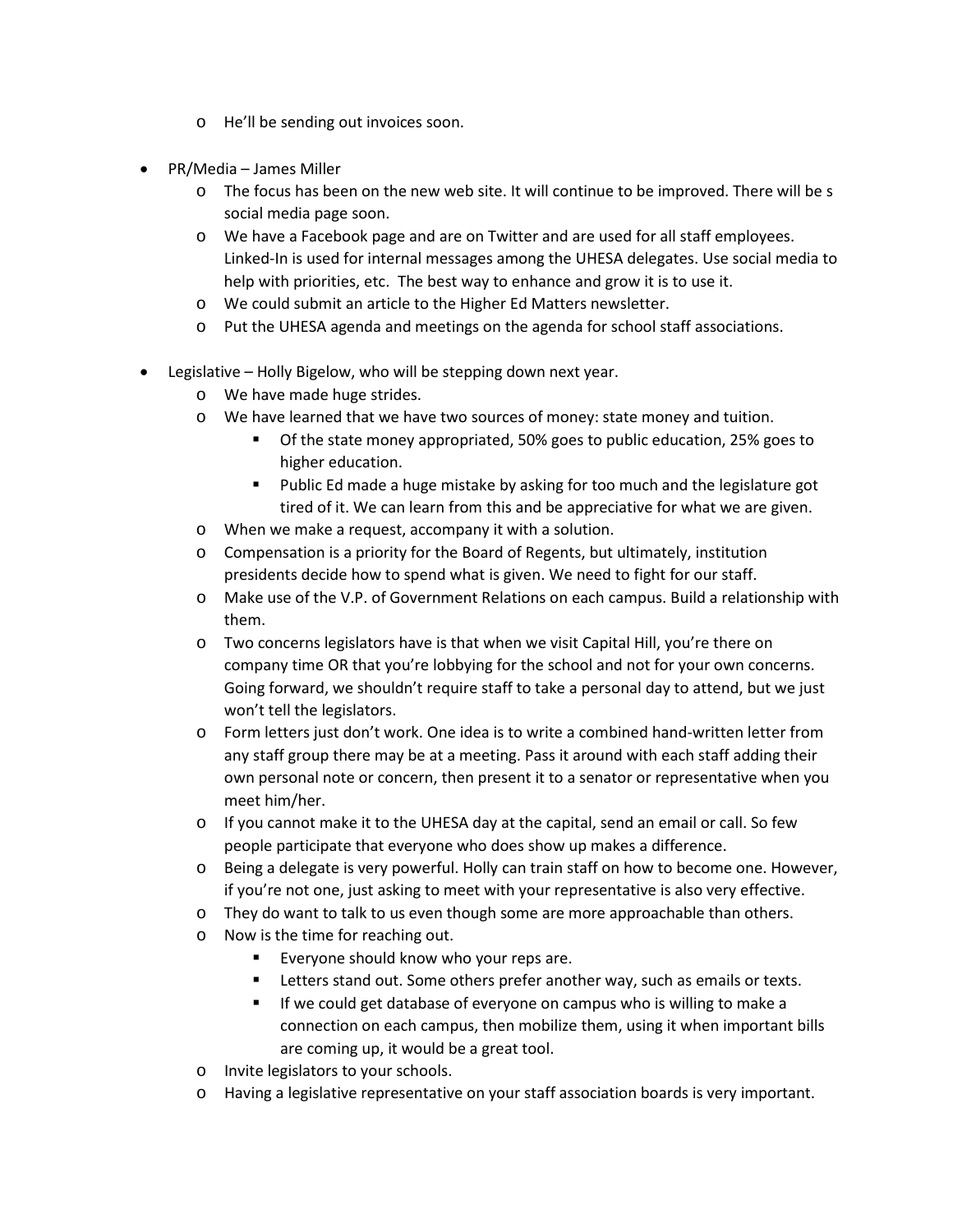#### 2:00 pm "State of UHESA" speech – Brett McKeachnie

- It is an honor to have served. Thank you to Bruce Barclay and Sheri Butler (presented with a certificate of appreciation).
- UHESA's Reach
	- o We affect our institutions, staff associations, helping to develop them.
	- o Then we hopefully are taking what we learn to our associations and hopefully to the staff employees.
	- o We affect 25,372 staff employees, whether we're doing our job well or poorly.
- UHESA's Role
	- o The mission of UHESA is to unify, train, educate, and cultivate higher education staff and their associations; to create a powerful voice for staff within the state of Utah; to instill a sense of pride in higher education staff; and to educate the citizens of Utah regarding the worth of higher education.
	- o Our ultimate goal is promoting higher education.
	- o We may not be able to do something about each of our purposes, but there are some large goals that would bring about smaller ones.
	- o Bylaws
		- We have all got to get on board to help.
		- We should be doing things all year so that legislator day is the knock-out punch.
	- o Strategic Plan
		- Maybe we need to be selective. Rather than do many things poorly, we can do some things very well.
- UHESA's Relevance
	- o Do we matter to the Board of Regents? Do we matter to USHE? Developing a relationship is the key, whether it's with the Board of Regents, school associations, and individual staff.
	- o Do we matter to the legislature? The key is the same: develop relationships with your representatives.
	- o It is the same with the governor, institution presidents, faculty leadership, statewide faculty senate, etc.
- UHESA's Future
	- o UHESA's success is directly proportionate to the effort put in by the delegates.
	- o Each staff association's success can be enhanced by our efforts.
	- o Sylvia will lead us well.
	- o The future is bright.

# 2:45 pm Break

# 3:00 pm Officer Nominations

- Legislative Committee Chair
	- o Clint Moser elected
	- o Jan Lovett
	- o Linda Lievhardt
	- o Paul Peterson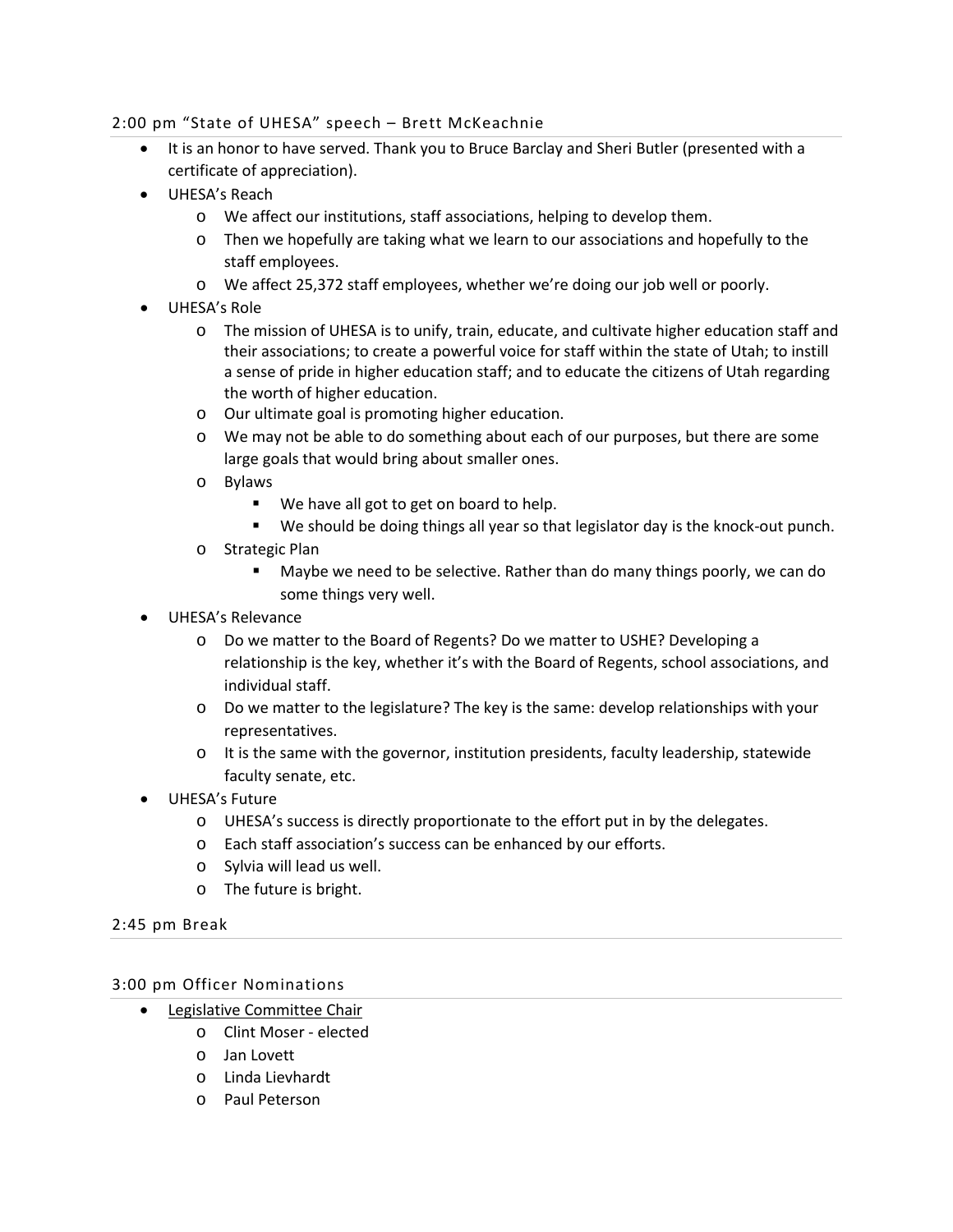- PR/Media Committee Chair
	- o Todd Hugie elected
	- o Nikki Dang
- President Elect
	- o Julia Ellis
	- o Sherry Harward
	- o Todd Hugie
	- o Andrea Brown elected
- **Secretary** 
	- o Debbie Millet- elected
	- o Shalece Nuttall
	- o Melanee Mariner

# 3:15 pm By Laws & Constitution (pre-reading)

- Proposed Changes to Bylaws
	- o Article III, #2, change "my" to "may.
	- o Article III, #4, replace with "The UHESA organization may on a case by case basis, pay up to the full amount of conference costs, food, travel and lodging for the executive board or committee chairs.
	- o Article II, #2, change "Treasurer's Institutional Policy" to "traveler's institutional policy".

5:00 pm Adjournment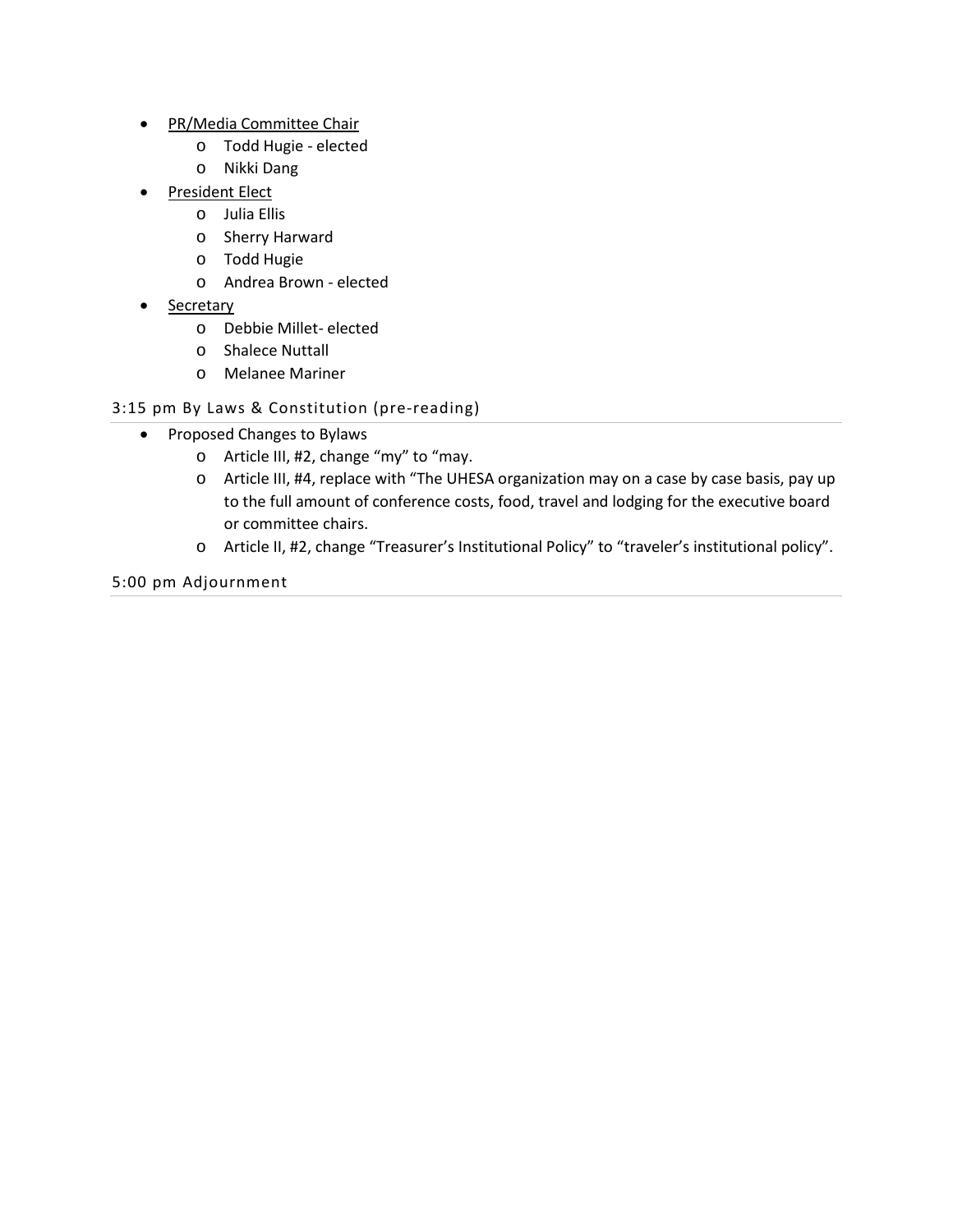

# AGENDA

Conference at Salt Lake Community College July 16-17, 2015

# July 17, 2015

9:00 am Breakfast and Gathering

9:30 am Welcome & Future Meeting Schedule

- October 23, 2015 Utah State University
- January 28, 2016 (tentative) UHESA Day at the Capital
- April 1, 2016 Meetings at Dixie State University
- July 14-15, 2016 Annual Conference, Utah State University

#### 9:45 am Campus Reports/Discussion

- Dixie State University
	- o Building
		- **There is a new addition to the Burns Arena being built to house office space for** HR and other departments.
		- In the fall, for the first time in 50 years, a new housing complex (300 beds) will be built.
	- o Beginning to implement their 5 year strategic plan.
	- o There is much shifting of positions among staff and administration.
	- o Their new HR Director, Travis Rosenberg, will take over on August 3rd.
	- o Their two staff associations are joining together much more now.
	- o Their Staff Breakfast with the President was a huge success.
- Salt Lake Community College
	- o Building
		- There will be a new development near the airport and one in Harriman. They already have 9+ new relationships at other locations. They also host university programs through relationships with other schools.
	- o A new program called "Bridge to the U", helping students start out at SLCC, then transfer to the U of U, is doing well.
	- o A review for candidates for a new HR director is beginning.
	- o Their new president is doing everything she said she would do. She is "real".
	- o First generation students are a high priority.
- Snow College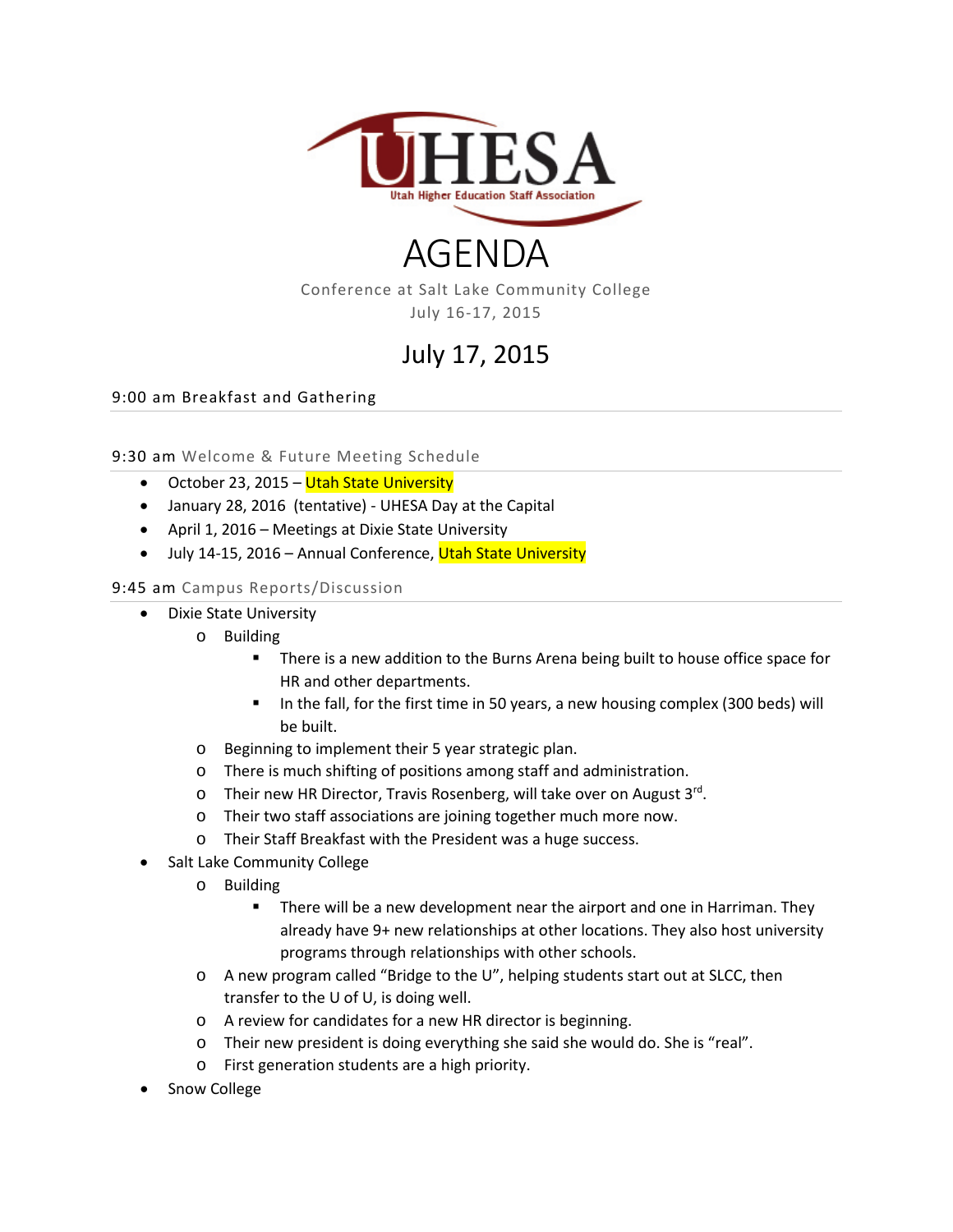- Southern Utah University
	- o Building
		- A new theater is being built and the Southern Utah Museum of Art will is slated to be built.
	- o "Student Services" is now "Student Affairs".
	- o "Academic Advisors" are now "Student Success Coaches".
	- o Strategic planning is being implemented and includes how they address international students, etc.
	- o A new "jump start" program is being implemented wherein all BE classes are completed the first year. It includes trips to exciting places.
- University of Utah
	- o New buildings:
		- The new Larson Studios are taking up a lot of parking, but apartments are being built above the studios.
		- They just finished a new law school, but they haven't yet decided what to do with the old one.
		- **There will be a new center at the Huntsman Cancer Center.**
		- A new student life center will be great for students, but it hasn't yet been decided how much to charge staff.
		- **Two new parking terraces, costing from \$2,000 to \$9,000 per stall to build, are** being built.
		- A new basketball center is being built.
		- **There will be a bridge built over Campus Drive.**
	- o The new program with SLCC is for students who failed at the U, but who can come back to finish their degree.
	- o They are having trouble with "People Soft". They are having to take out all of the data from the past 20 years, fix it and then put it back in.
	- Utah State University
		- o Building
			- A new student exercise facility will be built by fall. The students paid for it through student fees. It's a very nice building for students only.
			- The new Maverik football stadium will be the first in the state to have one named after a commercial sponsor.
			- A new business building is being built around the old building.
		- o Big names like Steven R. Covey or nigh national rankings of departments or programs may be prestigious for students, but they also will pay higher tuition to participate.
		- $\circ$  This will be the year of the water with many programs relating to it and a big campaign to develop new technology, irrigation and other well-advertised programs.
		- o A new wellness program is being implemented. Much of it came from the survey of those who may use it. Part of it will reimburse the staff for wellness efforts.
	- Utah Valley University
		- o Building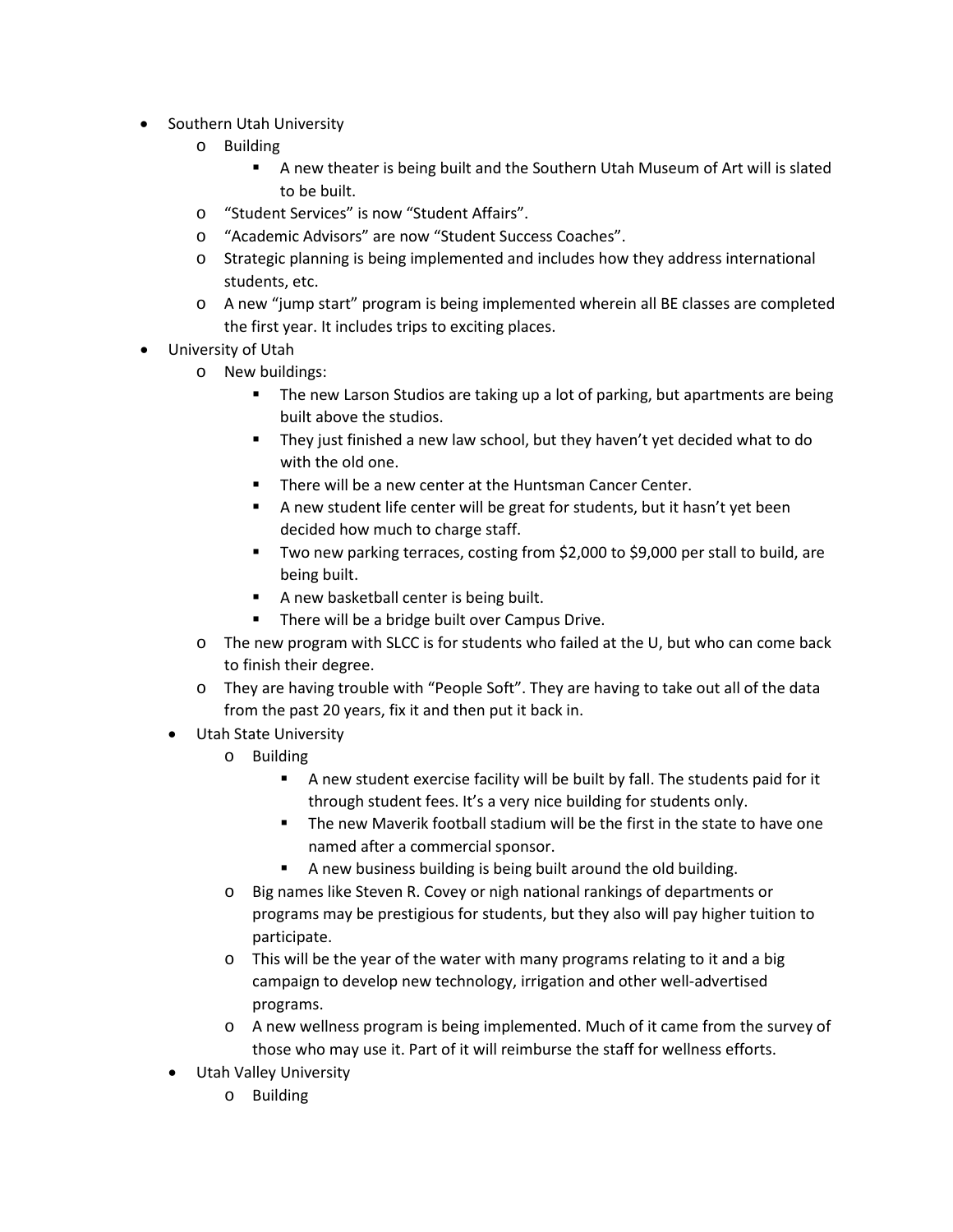- The new classroom building is finished.
- **Fundraising is underway for a new arts building, finally bringing the different** programs together.
- An expansion plan for their Thanksgiving Point property will develop the community college focus.
- o They are seeing very heavy traffic for the Life and Wellness facility and that program, which is really stepping up.
- $\circ$  Next year will be their 75<sup>th</sup> anniversary.
- $\circ$  Self-funded insurance option got a 1-time rebate, showing that using benefits wisely can be good.
- o The Affordable Care Act is causing problems on campus, some of which are unique to UVU. It has gotten very messy with employees who go over 40 hours a week or the part time limit being fired. This is affecting international students a lot.
- o Overall it's been a good year.
- Weber State University
	- o Building
		- A new beautiful science building will help the problem of math classes being spread all over campus.
		- **They are focusing on getting a downtown presence. There is a bookstore** and a technology work space for the community, with professional development opportunities. They are also looking to buy another building downtown for Community Education.
		- **The Davis campus is growing by leaps and bounds. There is a lot of new** building and buying others. A new facility in Farmington is an example.
	- o They went through the 7-year accreditation. Quite surprisingly, there were no issues and no recommendations. They are now looking at their 5-year review.
	- $\circ$  They are preparing for their 125<sup>th</sup> anniversary with a capital Campaign
	- o There is an LGBT center that has done much to heal divides and bring people together.
	- o Employees are excited to see what the new Provost will do.
	- o This was the first year of combining the exempt and non-exempt staff associations. It has come together very well and they are looking forward to working together now. They have combined the two boards. They did an apportionment of exempt and non-exempt staff to determine the number of representatives on the board. They currently have 16 people on the board. Five of them are new. By next year they'll be in line with the plan. They're hoping to make a difference, bringing the two groups together in purpose.
	- o The new "Dream Weber" campaign allows any student coming from a household income of \$40,000 or less free tuition.
	- o New masters programs and nationwide marketing are helping it grow. Davis County is growing fast and they're trying to keep the people there.

12:00 pm Lunch and campus tour